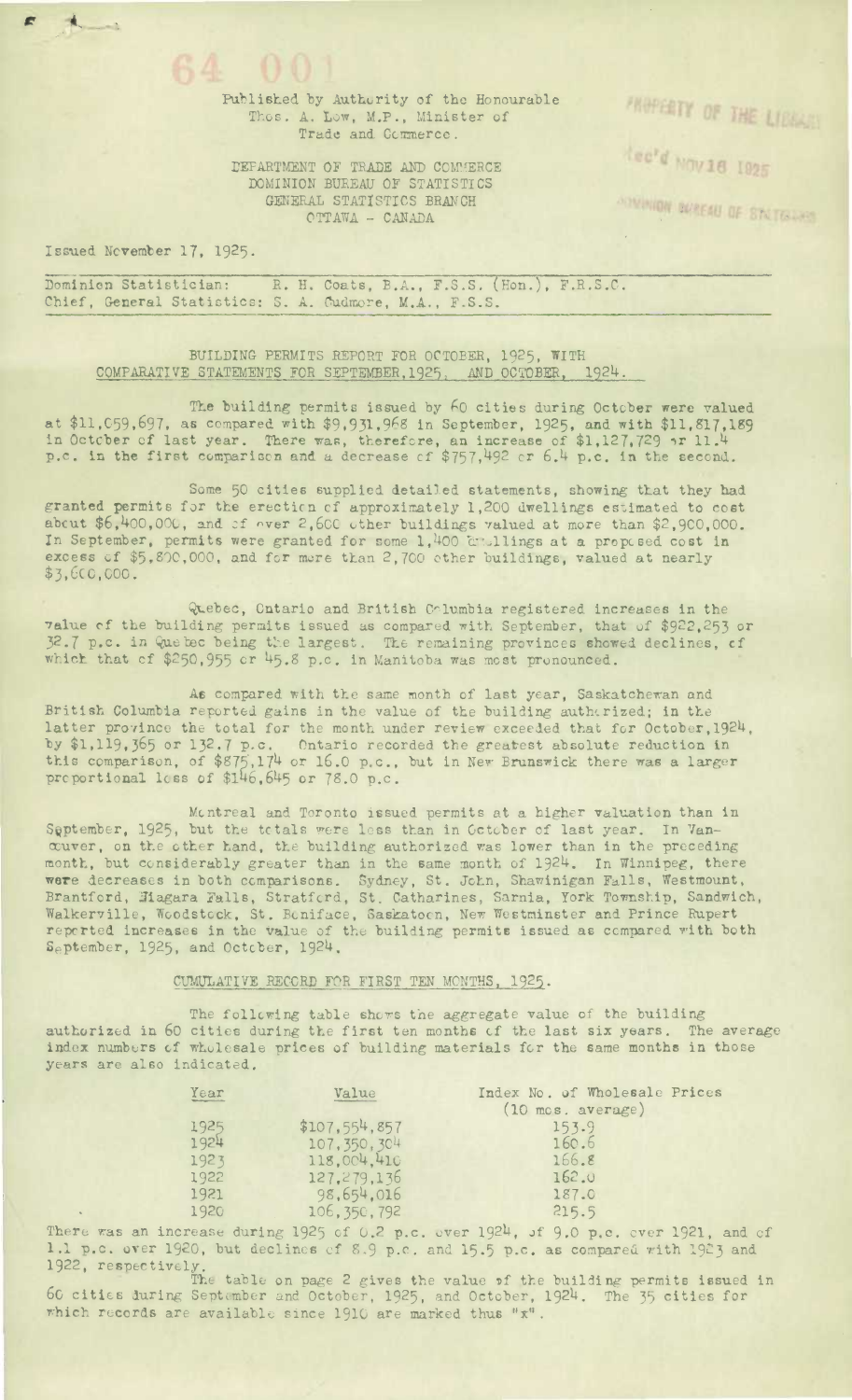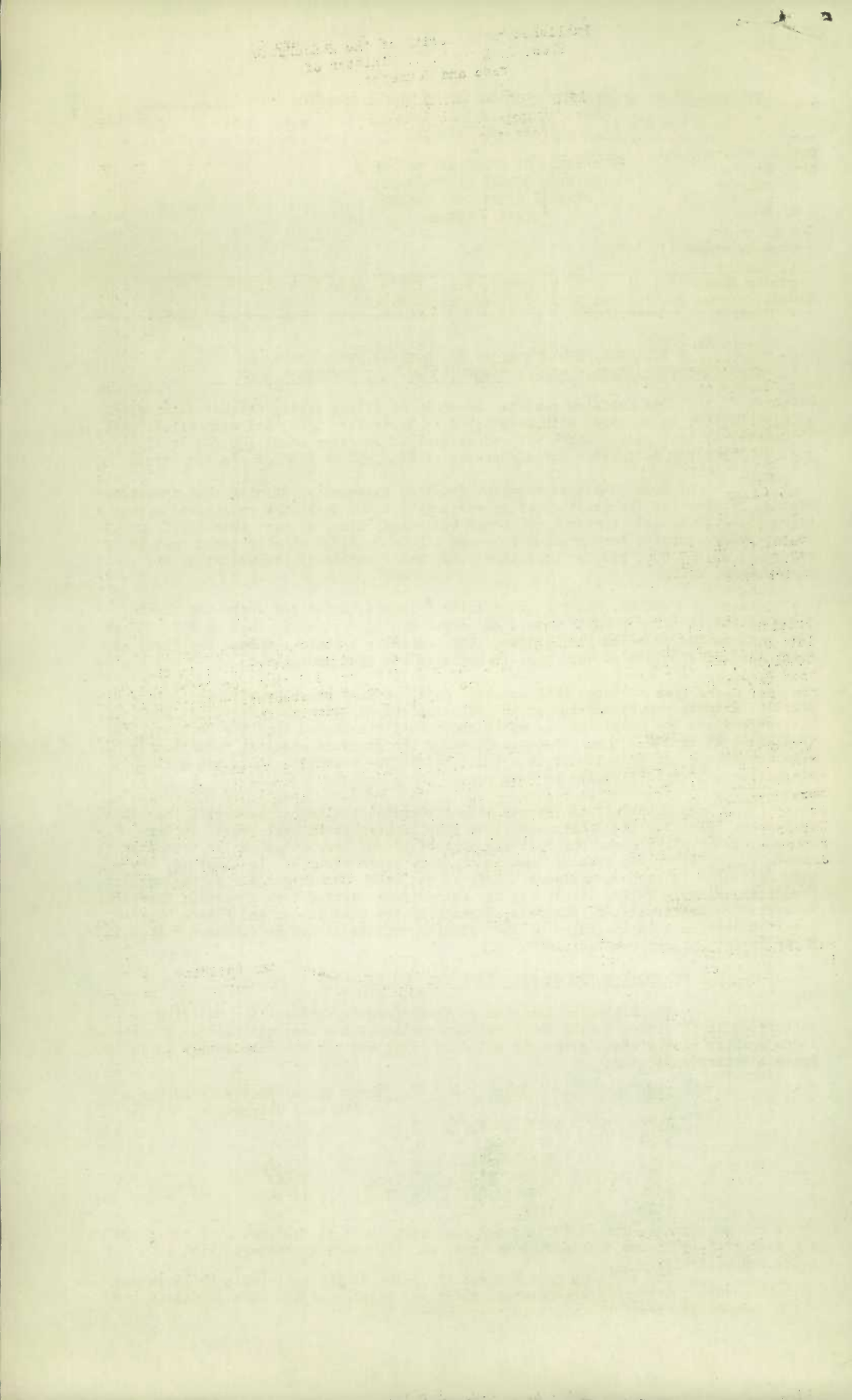| $\mathbf{r}$ |  |
|--------------|--|
|              |  |

Estimated Cost of Building Work as Indicated by Building Permits.

**0** 

 $\sim$   $\sim$ 

| $C$ it ies                                                | Oct. 1925.                                     | Sept. 1925                | Oct. 1924                                                                   |
|-----------------------------------------------------------|------------------------------------------------|---------------------------|-----------------------------------------------------------------------------|
| Prince Edward Island -Charlottetown                       | $N_1^{\frac{3}{4}}$ l                          | $\frac{1}{4}$ ,000        | S                                                                           |
| Nova Scotia                                               | 25,883                                         | 33,638                    | 29,885<br>23,660                                                            |
| Halifax<br>$\mathbf{x}$<br>New Glasgow                    | 16,945<br>3,700                                | 30,170<br>1,040           | 2,145                                                                       |
| Sydney<br>$\mathbf x$                                     | 5,238                                          | 2,428                     | 4,080                                                                       |
| New Brunswick                                             | 41,305                                         | 127,805                   | 187,950                                                                     |
| Fredericton<br>Moncton                                    | Nil<br>805                                     | 8,300<br>104,005          | 162,000<br>14,550                                                           |
| $\mathbf x$<br>St. John<br>$\mathbf x$                    | $1 - 500$                                      |                           | 11,400                                                                      |
| Quebec                                                    | 3,739,782                                      | 2,817,529                 | 4,512,363                                                                   |
| Montreal $- x$ Maisonneuve<br>$\mathbf{x}$<br>Quebec      | 2,988,941<br>1,76,741                          | 2,106,910<br>328,994      | 4,105,128<br>122,735                                                        |
| $\mathbf{x}$<br>Shawinigan Falls                          | 148,100                                        | 18,300                    | 20,675                                                                      |
| Sherbrooke<br>$\mathbf{x}$<br>Three Rivers<br>$\mathbf x$ | 57,700<br>150                                  | 102,600<br>113,725        | 6,000<br>33.200                                                             |
| Westmount<br>$\mathbf x$                                  | 317,150                                        | 147,000                   | 224,625                                                                     |
| Ontario                                                   | 4,579,737                                      | 4,307,016<br>16,700       | 5,454,911<br>15,400                                                         |
| Belleville<br>Brantford<br>$\mathbf{x}$                   | 11,925<br>13,615                               | 8,362                     | 8,855                                                                       |
| Chatham                                                   | 4,200                                          | 26,505                    | 21,125                                                                      |
| Fort William<br>İ.                                        | 47,915<br>7,281                                | 41,820<br>2,940           | 528,950<br>17,535                                                           |
| Galt<br>Guelph<br>X.                                      | 18,580                                         | 44,698                    | 37,077                                                                      |
| Hamilton<br>$\mathbf x$                                   | 183,550                                        | 191,900                   | 175,850                                                                     |
| Kingston<br>$\mathbf x$                                   | 19,831                                         | 53,171                    | 85,339<br>162,229                                                           |
| Kitchener<br>$\overline{X}$<br>London<br>X.               | 123,164<br>189, 235                            | 104,654<br>152,635        | 244,265                                                                     |
| Niagara Falls                                             | 106,045                                        | 66,995                    | 83,997                                                                      |
| Oshawa                                                    | 22,465                                         | 64,700                    | 25,325                                                                      |
| Ottawa<br>$\mathbf{x}$                                    | 305,498<br>1,000                               | 309,075<br>3,400          | 231,919<br>5,500                                                            |
| Owen Sound<br>Peterboro<br>$\mathbf x$                    | 31,300                                         | 24,760                    | 50,959                                                                      |
| Port Arthur<br>$\mathbf x$                                | 7,365                                          | 56,370                    | 10,380                                                                      |
| Stratford<br>$\mathbf x$                                  | 33,190                                         | 18,670                    | 24,895                                                                      |
| St. Catharines<br>$\mathbf x$                             | 57,585                                         | 34,975<br>$11$ , 025      | 37,899                                                                      |
| St. Thomas<br>$\mathbf x$<br>Sarnia                       | $62, 570$<br>$62, 345$                         | 57,100                    | $27, 725$<br>$52, 325$                                                      |
| Sault Ste. Marie                                          | 14,065                                         | 17,415                    | 146,643                                                                     |
| Toronto<br>$\mathbf{x}$<br>York Township                  | 2,051,735                                      | 1,856,635<br>285,000      | 2,202,215<br>475,250                                                        |
| Welland                                                   | 493,500<br>16,635                              | 11,335                    | 23,215                                                                      |
| $\mathbf{x}$<br>Windsor<br>Ford                           | 303, 707<br>107, 065<br>21, 500<br>169, 675    | 386,297                   | 467.395                                                                     |
| Riverside                                                 |                                                | 121,700                   | 37.530                                                                      |
| Sandwich<br>Walkerville                                   | 136,000                                        | 95,700<br>57,000          | 108,000                                                                     |
| Woodstock                                                 | 11,196                                         | 547,490                   | 7,314                                                                       |
| Manitoba                                                  | 296,535                                        | 60                        | 321,745                                                                     |
| x Brandon<br>St. Boniface                                 | 1,665<br>95,070<br>199,800                     | 56,730                    | $15, 300$<br>$17, 345$                                                      |
| $x$ Winnipeg                                              | 224,985                                        | 490,700<br>234,690        | 259,100<br>198,765                                                          |
| Saskatchewan<br>x Moose Jaw                               |                                                | 7,025                     | 76,310                                                                      |
| x Regina<br>$\bar{x}$                                     | $76,820$<br>$76,445$<br>$141,720$<br>$188,685$ | 144,895<br>82,770         | $64, 520$<br>$268, 150$<br>$73, 125$<br>$92, 125$<br>$96, 845$<br>$54, 700$ |
| Saskatoon<br>Alberta                                      |                                                | 390,260                   |                                                                             |
| x Calgary<br>x Edmonton                                   | 88,885<br>95,800                               | $\frac{118,295}{247,510}$ |                                                                             |
| Lethbridge                                                |                                                |                           | 33,700                                                                      |
| Medicine Hat<br>British Columbia                          | 3,665<br>1,962,785<br>2,200                    | 1,469,540                 | 843,420                                                                     |
| Nanaimo                                                   |                                                |                           | 13,350                                                                      |
| x New Westminster<br>Point Grey                           | 47,525                                         | 546,900                   | 16,950                                                                      |
| Prince Rupert                                             | 339,700<br>867,350                             | 19,450                    | 14,535<br>48,123                                                            |
| South Vancouver<br>Vancouver<br>$\mathbb{X}$              | 66,275<br>605,430                              | 137,675<br>674,055        | 293,085                                                                     |
| m Victoria                                                | 34, 305                                        | 57,395                    | 31,777                                                                      |
| Total 60 Cities                                           | 11,059,697                                     | 9,931,968                 | 11, 817, 189                                                                |
| xTotal 35 Cities                                          | 8, 348, 405                                    | 8,105,349                 | 9,851,912                                                                   |
|                                                           | 1925                                           | 1924                      | 1923                                                                        |
| Cumulative total for 60                                   |                                                | 107, 350, 304             | 118,004,410                                                                 |
| cities - first ten months                                 | 107, 554, 857                                  |                           |                                                                             |